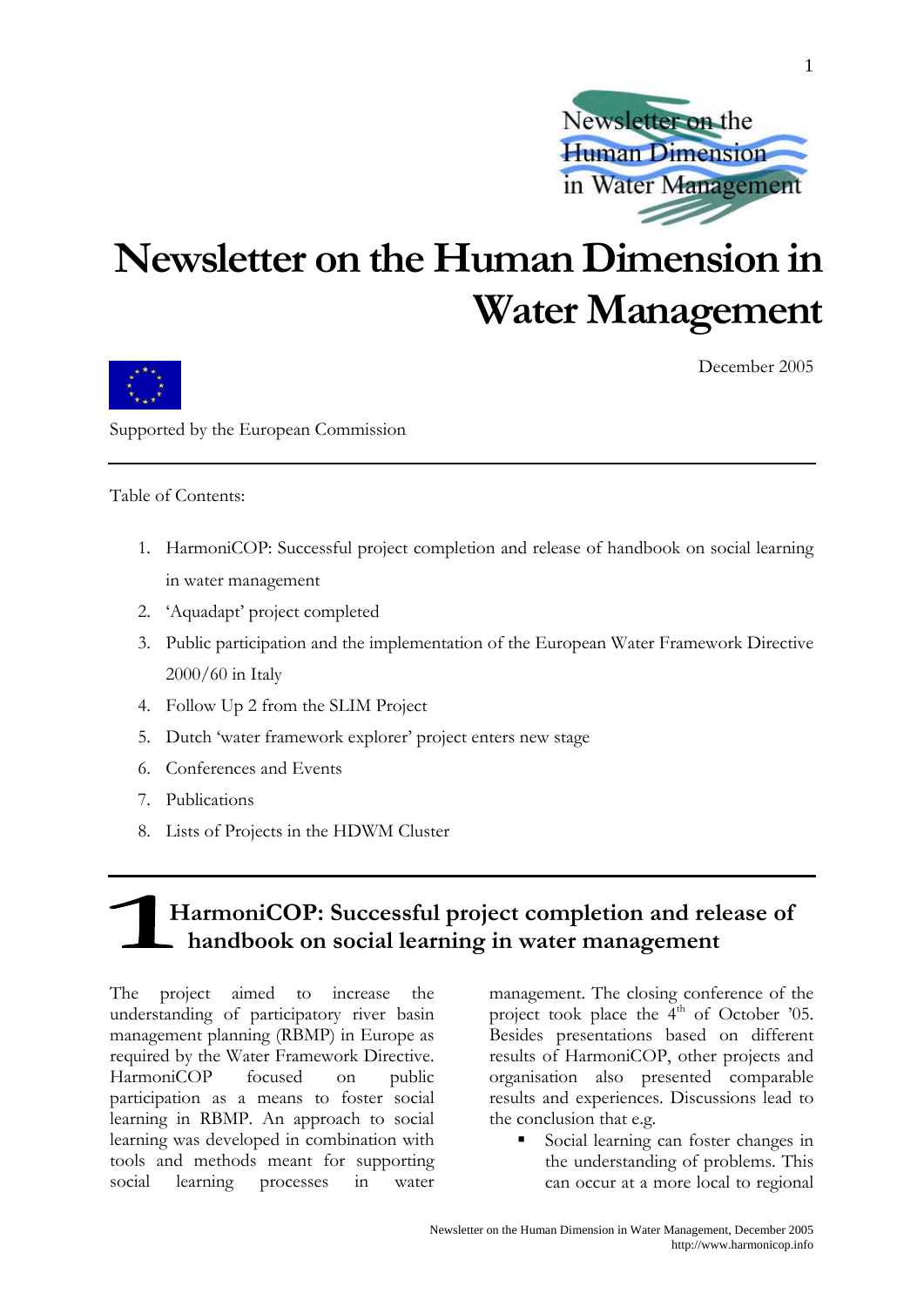level but it is harder to receive this result at a higher institutional level.

- The openness of the approach of social learning offers the possibility to better recognise uncertainties and better react to change. The management style becomes more adaptive.
- Resulting out of this social learning also entails new roles for government.

The final output of the HarmoniCOP project is represented by the handbook "Learning Together To Manage Together – Improving Participation in Water Management". This handbook, meant for practitioners of (regional) water management, complements the guidance document on public participation that was prepared in context with the implementation strategy for the European Water Framework Directive. The book will be available by the end of December '05. Additionally, to the printed English version, the handbook can then be found for download on the internet in Dutch, French, Spanish, Hungarian, German, Italian and certainly also in English ([www.harmonicop.info\)](http://www.harmonicop.info/). The website will also contain the possibility for uploading additional resource documents on participation and social learning as well as the possibility to comment the HarmoniCOP handbook. With your help it may become a 'living document'.

To gather first experiences with the handbook content, training workshops on social learning were conducted in most of the HarmoniCOP partner countries. The invited practitioners – all dealing with the WFD implementation- welcomed the support of stakeholder participation by the HarmoniCOP concept of social learning and in particular the different tools and methods proposed in the handbook. The trainings confirmed that people want to get involved in "water collaborations" and they are generally confident about their technical knowledge but feel insecure in regard to communication styles and team management as well as dealing with other organisations or individual people. For further information please contact Dagmar Ridder on [dridder@usf.uni-osnabrueck.de](mailto:dridder@usf.uni-osnabrueck.de)



### **'Aquadapt' project completed**

*Insights into European attitudes to water policy mechanisms and the adaptive cpacitry of water governance regimes.*

The need to place strategic water management for arid and semi-arid areas on a robust theoretic footing has presented a challenge to the scientific and practitioner communities for several decades. Meaningful debate on the relative merits of different water policy mechanisms can only be conducted in the context of a broader appreciation of how water supports and nurtures our societies. The starting point for the AQUADAPT project has been a perspective on this relationship which emphasises connectivity and feedback. The challenges facing those charged with planning and managing our water resources

are increasingly characterised by inter-scale, multiple-element and dynamic patterns of demand and supply. That the various aspects of the water environment (water availability & quality, land use, governance regimes, etc.) are mutually influential is therefore an intuitively powerful concept. Our ambition has been to explore just how useful this concept might be.

The broad aim of our study was to expose variations in the determinants of water use at individual, family, community, and catchment levels across four European countries (France, Spain, UK, and Slovenia).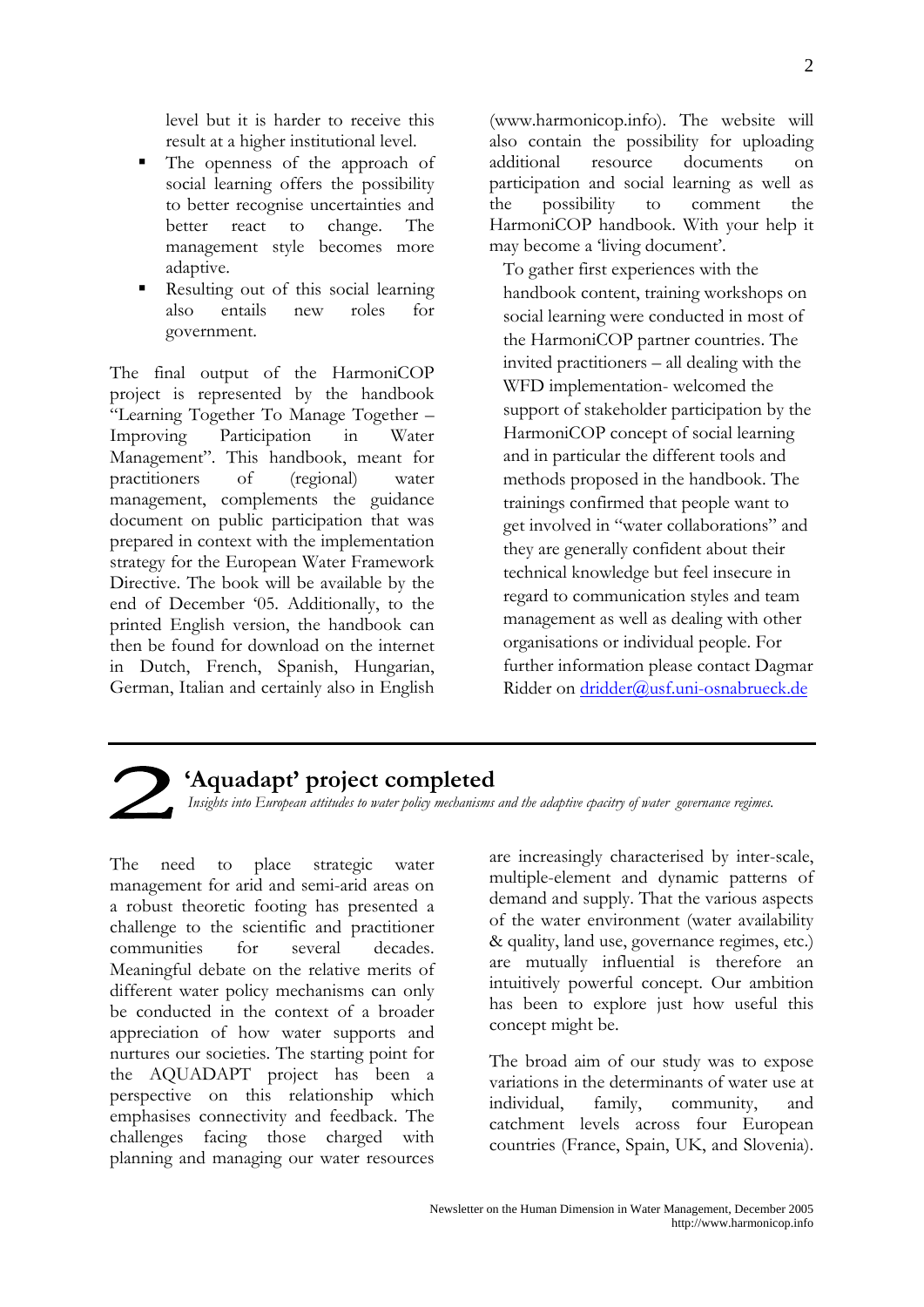We were particularly interested in why and under what conditions individuals might alter or modify their water usage patterns (quantities used, quality required /accepted, and timings of use) in response to changing economic conditions and demand management tools such as price and education initiatives. We investigated the attitudes of consumers towards water (e.g. as a communal resource, as a right, as a commodity) and the use of it for domestic, leisure, industrial and agricultural purposes, focusing on variations in water quality and water availability (in terms of both volumes and the timing of access). Findings suggest that although the environment and water are not considered as a major problem for European citizens, survey results demonstrate that respondents have a high concern about water issues. The high willingness to accept different kinds of measure to decrease water consumption must be taken into account when making decisions to activate such demand side strategies. On the other hand, the lack of knowledge about the process of tap water and the lack of interest in participating in public debates are the main challenges to be addressed in order to design sustainable strategies of water use.

The primary goal of our work on governance structures has been to investigate how they adapt to increasing water stress. Working in catchments in Spain, France, The Netherlands and the UK, we structure our analysis to address five classes of issue; levels and scales, actors and networks, perspectives and objectives, strategies and instruments, and resources for implementation. Findings from this element of the project suggest that whilst there is already a long tradition of adaptation in the water management sector, existing modes of water management and water utilisation are often preserved due to the fact that property rights do matter and maintain rivalries. We also conclude where adaptive responses can be identified they are often triggered by a sense of urgency. However, significant changes to the structure or terms of reference of governance bodies are more likely to be initiated by broad political initiatives rather than as a response to disparity in the supply-demand balance. For further information on the outcomes of the Aquadapt project please contact Dr. Paul Jeffrey at the School of Water Sciences, Cranfield University, UK. ([p.j.jeffrey@cranfield.ac.uk](mailto:p.j.jeffrey@cranfield.ac.uk)) or visit the project website at [www.aquadapt.net](http://www.aquadapt.net/)

## **Public participation and the implementation of the European Water Framework Directive 2000/60 in Italy**

*Conclusions of the conference organized by Gruppo 183, University of Udine and IEFE- Bocconi, Milan the 30<sup>th</sup> of May 2005.* 

Which are the conditions and requirements to implement public participation in Italian water management and planning, how can public participation contribute to creating an effective and efficient management system, and what are the specific features of public participations in the water sector? These are the main challenges that the Italian water management system is facing, and these were the questions addressed during the conference organized by the University of Udine, Gruppo 183 and IEFE Bocconi in Milan, the  $30<sup>th</sup>$  of May 2005.

#### **Public participation in water policy**

However, in order to be efficient and operational, public participation has to be institutionalized at legislative level and has to be modelled, with the intervention of specific expertise, and subsequently adapted to local features. In this way, public participation can be the key to help bringing conflicts and confrontation among the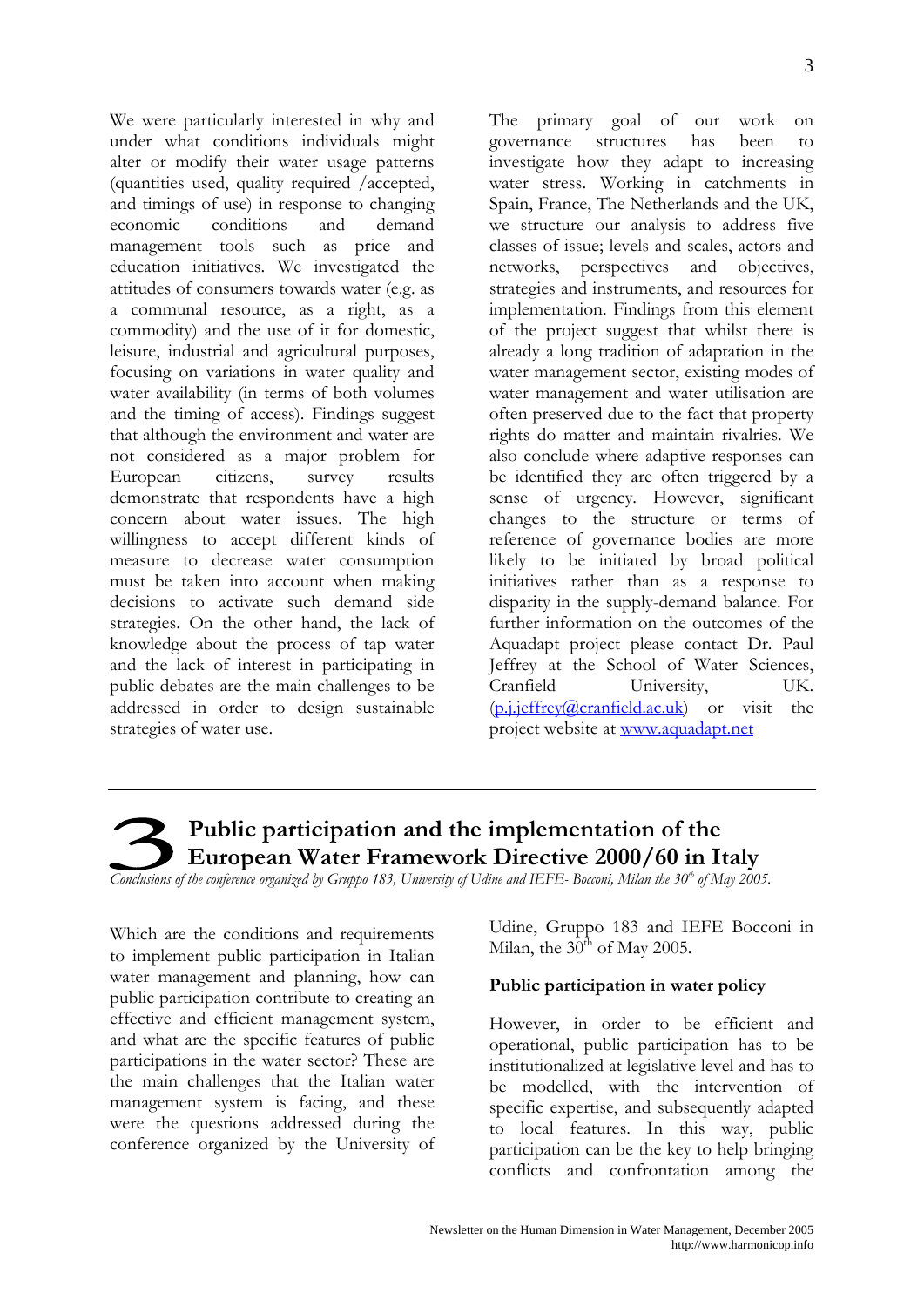various stakeholders into the planning and management activity, therefore avoiding them to prevent the system from functioning. [*Antonio Massarutto, University of Udine and IEFE Bocconi*].

Various approaches to public participation in water management have been experimented with in Italy, especially in the Veneto Region, where they have been promoted by the *Italian Association for a better culture and quality of the rivers* (CIRF). The aim of these various initiatives was to involve the public in the planning system at different stages, in order to increase consensus for the administrative bodies and subsequently to guarantee compliance and enforcement. CIRF witnessed positive outcomes in various cases of this nature, like the establishment of a local Agenda 21 to support the planning activities of the River Basin Authority; or like the promotion of River Contracts, which raised confrontation among the various stakeholders involved in water management. Among other initiatives, CIRF also promoted education towards public participation, organising seminars, online discussion groups and courses on water management, fundamental activities to raise public awareness [*Erich Trevisol, CIRF and IUAV Venice University*].

The main requirement to guarantee operational efficiency and effective public participation is to model participatory processes, in order to avoid failures in the system. A model facilitates the interaction between science, administrative bodies and stakeholders, planning step by step the process. The Mulino project, for example, modelled the process in five stages: a) problem exploration, b) analysis and evaluation matrices, c) decision rule -<br>ranking. d) sensitivity analysis, e) d) sensitivity analysis, e) sustainability analysis. The NetSyMod project, which followed the Mulino project and is still at an experimental stage, aims to model even more in details the participatory process trough: a) identification of actors, b) social network analysis, c) creative system modelling – brainstorming, d) analysis of the option – sensitivity and sustainability analysis, e) final outcomes. It is important to test the model in various case studies, to adapt it at every single local situation [*Carlo Giupponi, University of Milan*].

#### **Experiences of public participation in water management in Italy**

At the conference, the diverse experiences on public participation in Italy have also been discussed. For more information on the conference, please consult Antonio Massarutto [antonio.massarutto@uniud.it](mailto:antonio.massarutto@uniud.it)

## **Follow Up 2 from the SLIM project**

*More social learning to support the water policy* 

Members of the SLIM teams have been progressing social learning approaches with policy-makers and also writing. Forthcoming chapters are in preparation on Social Learning in Water Governance (Jiggens, Roling and Van Slobbe 2006) and Interactive Learning in situations of Competing Claims on Water Use (Roling and Jiggens 2006). More information from  $janice.ijegins@inter.nl.net.$  The lead

researcher from Italy, Pier Paolo Roggero, recently presented SLIM's findings at a "Science meets Policy" EU-wide workshop organised by DEFRA UK within the framework of events during the semester of the EU presidency of UK.

The SLIM concepts were very well received by the international audience. More information from  $p.p.roggero(a)$ univpm.it. Members of the UK team have recently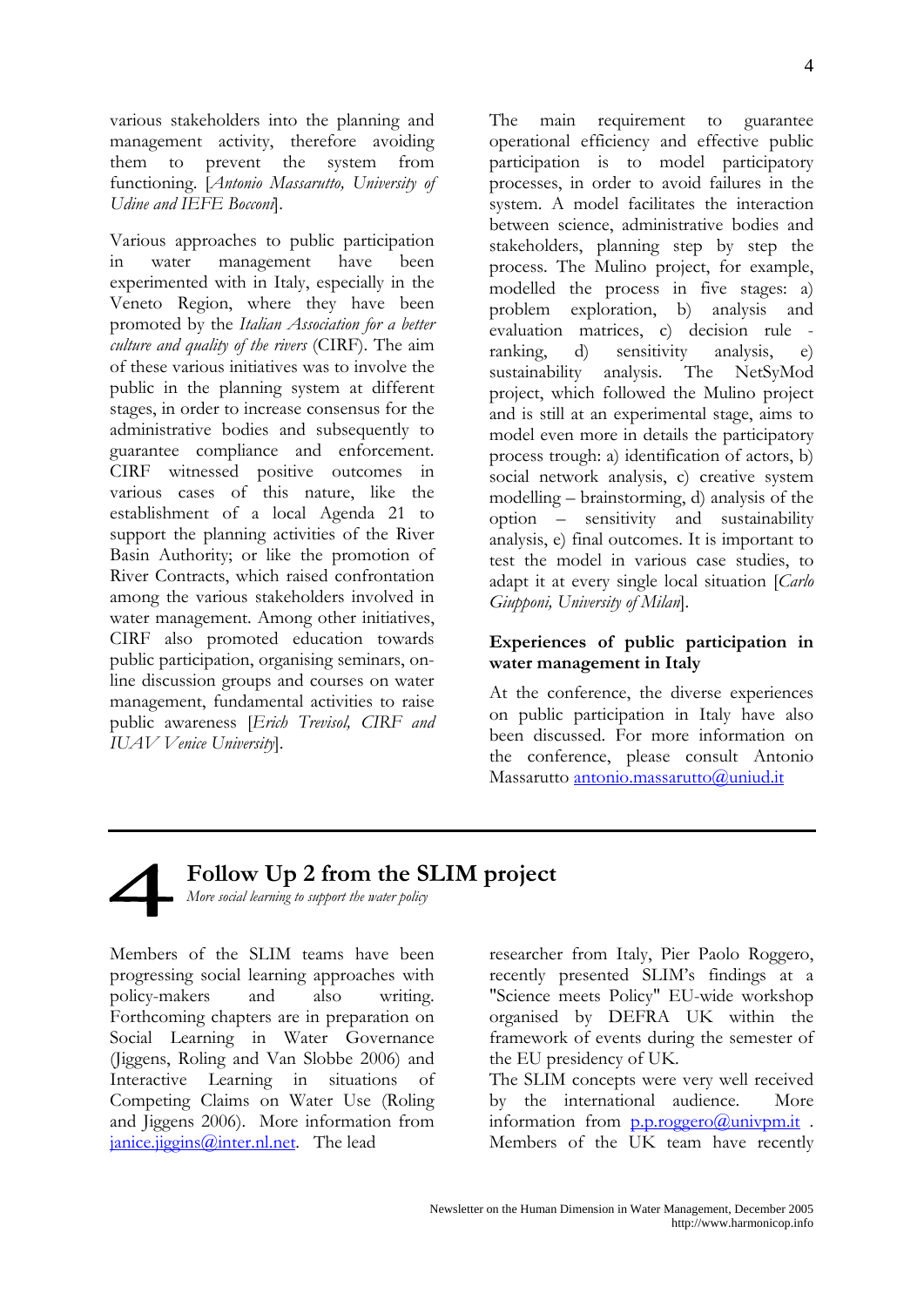finished a year long collaborative enquiry into social learning approaches to river basin planning with the UK Environment Agency. The final report is due to be published by the EA soon (Collins, Ison and Blackmore, 2005). The team is now working on a second phase of research with the EA,

extending social learning approaches to implementing the WFD at policy level and also focussing on the practices of catchment science. More information from [k.b.collins@open.ac.uk](mailto:k.b.collins@open.ac.uk).

### **Dutch 'water framework explorer' project enters new stage.**

*The prototype of the water framework explorer was successfully released last summer and the project which aims at supporting water policy makers is now moving into a second phase that will lead to a widely applicable tool*

At the HarmoniCOP Final Conference last October in Osnabrueck the first prototype of the Dutch 'water framework explorer' was presented by Herman van der Most of WL/Delft Hydraulics. This explorer is being developed as a relative simple tool for water policy makers that should allow them to assess the ecological and economical impacts of water quality management measures. In the project research institutes, universities, waterboards and consultancy companies join forces. The tool is based on state-of-the-art knowledge on the relation between water management measures and their ecological effects. The prototype was developed for the natural flowing Gelderse Vallei/Eem region in the higher part of the Netherlands. The base-version of the model that is now being developed will allow also for brackish and controlled water systems to be evaluated. The base version is expected in May 2006, just in time for the water managers to set their objectives and choose their management measures for the next phase of the implementation of the European Water Framework Directive.

For further information you can contact Bert Enserink, Faculty of Technology, Policy and Management, Delft University of Technology, P.O. Box 5015, 2600 GA Delft, The Netherlands. E-mail: b.enserink@tbm.tudelft.nl

# **Conferences and Events**

#### **EUROMARKET Final Conference**

"Water liberalisation scenarios: An empirical analysis of the evolution of the European water supply and sanitation sectors", EPFL, Lausannne, Switzerland, December, 14<sup>TH</sup> 2005. Organised by: Swiss Federal Institute of Technology in Lausanne (EPFL)

The conference will firstly present the **results** of the research and will then **discuss them with major stakeholders** in Europe (i.e.: private and public operators, European Commission, Independent national regulators, Consumer associations and NGOs). The full programme is available at the following website:

[\[http://www.epfl.ch/mir/euromarket](http://www.epfl.ch/mir/euromarket)]

The main topics of the conference:

- 9 Explicit and implicit **policies** of the European Union
- 9 Existing and potential dynamics of *de facto* and *de jure* **liberalisation**
- $\checkmark$  Possible water supply and sanitation **scenarios**
- **Implications** of these scenarios (economic, ecological, social, legal, institutional, and organisational)
- 9 Practical **recommendations to policy makers**

| Contact:                        | Dr. | Jeremy | Allouche,  |
|---------------------------------|-----|--------|------------|
| <u>jeremy.allouche@epfl.ch;</u> |     |        | scientific |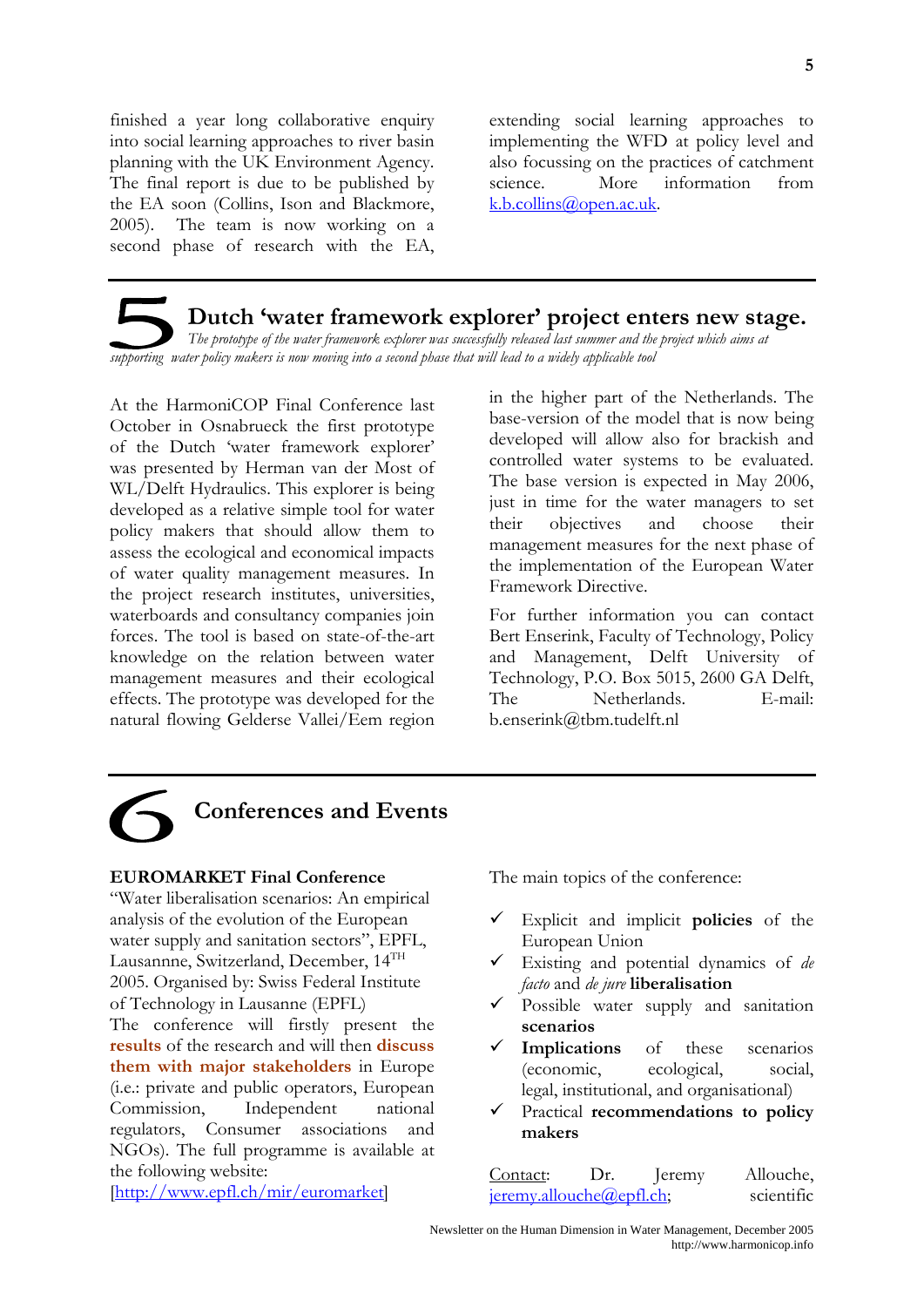#### **AQUAREC final conference 1-3 February 2006, Barcelona, Spain:**

The project **AQUAREC** ("Integrated Concepts for Reuse of Upgraded Wastewater") is ending February 2006. The project, which has been funded by the European Commission within the Fifth Framework Programme, intends to develop integrated strategies for the reuse of

### **3rd Harmoni-CA Forum & Conference "Supporting the WFD implementationtools for monitoring program design and public participation", Osnabrueck, Germany, 5-7th April 2006**

During this 3rd Harmoni-CA Forum & Conference we will continue the dialogue between operational water managers, water policy makers, researchers and technology providers. Both experts from water management and developers of tools are invited to exchange experiences on their current work, related to river basin management and the implementation of the WFD.

The aim of this meeting is set by the priorities within te WFD framehwork activities for 2006: the design of monitoring programmes and the involvement of interested parties in the river basin planning

upgraded effluent from wastewater treatment plants as a water substitute for non-potable use. The project final conference will be held in Barcelona on 1-3 February 2006 for which a limited number of places are available. For further information, please visit <http://www.tilesa.es/aquarec2006/> or the

[[http://mir.epfl.ch/euromarket/conference.](http://mir.epfl.ch/euromarket/conference.htm)

For registration (mandatory):

[htm](http://mir.epfl.ch/euromarket/conference.htm)]

project web site: [http://www.aquarec.org](http://www.aquarec.org/)

process. The invitation for posters is still open. **For more information on the conference, please consult [www.harmoni-ca.info](http://www.harmoni-ca.info/)**. Preceding the conference, two Harmoni-CA Workshops are held:

The **3rd Harmoni-CA/WP5 Policy Workshop** will invite policy makers before the conference to enter into discussions on how best to use existing models for their current WFD tasks. For more information, please contact [harmoni-ca.wp5@usf.uos.de.](mailto:harmoni-ca.wp5@usf.uos.de) The **3rd Harmoni-CA/WP2&WP4 Workshop** will give audience to water managers also before the conference to exchange experiences on their monitoring programmes. For more information, please contact [harmoni](mailto:harmoni-ca.wp2@biomath.ugent.ac.be)[ca.wp2@biomath.ugent.ac.be](mailto:harmoni-ca.wp2@biomath.ugent.ac.be) or [harmoni](mailto:harmoni-ca.wp4@geus.dk)[ca.wp4@geus.dk](mailto:harmoni-ca.wp4@geus.dk).

# **Publications**

#### **NOSTRUM-Newsletter**

The first issue of NOSTRUM-DSS electronic Newsletter is now available on the project web site in the download section [\(http://www.feem-web.it/nostrum/](http://www.feem-web.it/nostrum/%20downloads_nl.php)  downloads nl.php).

NOSTRUM-DSS project is a Coordination Action funded by the European Commission under the Sixth Framework Programme (Specific measures in support of international co-operation - Mediterranean Partner Countries). The project started on the 1st August 2004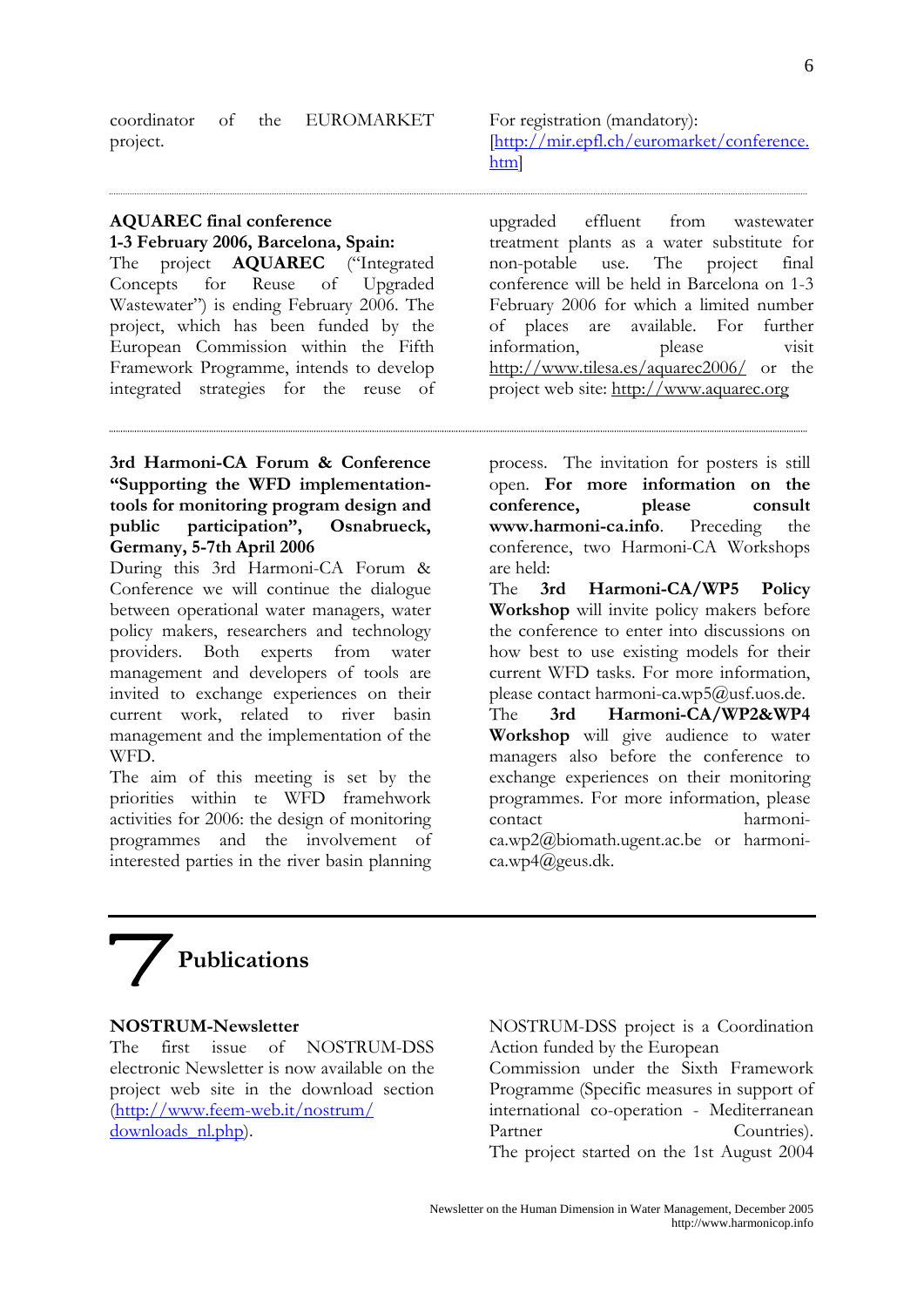and involves eighteen partners from the North and South shores of the Mediterranean Basin. The overall project aim is to contribute to the achievement of improved governance and planning in the field of sustainable water management, by establishing a network between the science, policy, and civil society spheres.

The final expected outcome of the project is a set of Best Practice Guidelines for the design and implementation of Decision

Support System (DSS) tools for Integrated Water Resources Management (IWRM) in the Mediterranean Area. These Guidelines will be developed through the active involvement of the relevant stakeholders in the different stages of the project. If you need further information on the project please do not hesitate to visit NOSTRUM-DSS web site ( [http://www.feem-web.it/nostrum/\)](http://www.feem-web.it/nostrum/) or to contact us: nostrum@feem.it

#### **Two recent EC FP5 publications are available:**

The R&D project **WADI** "Sustainability of European Irrigated Agriculture under Water Framework Directive and Agenda 2000" has published a book summarising the impact of the application of EU policies such as the Water Framework Directive and the Common Agriculture Policy on irrigated agriculture including detailed country casestudies.

The electronic version freely available at: [http://www.uco.es/grupos/wadi/wadibook](http://www.uco.es/grupos/wadi/wadibook.pdf) [.pdf](http://www.uco.es/grupos/wadi/wadibook.pdf)

The book published within the framework of the project **Aqualibrium** "European Water Management between Regulation and Competition" is aiming to present and discuss the role of private operators in the water sector within different national contexts.

The electronic version can be downloaded from: <http://www.oieau.fr/aqualibrium/> (Source: Water & Soil Times, No 15)

**Water Supply and Sanitation Technology Platform: consultation process for the** 

#### **vision document and the strategic research agenda:**

A common vision document for the whole European water industry together with a strategic research agenda have been drafted by the five working groups of the Water Supply and Sanitation Technology Platform (WSSTP), consisting of water sector experts and representatives of water sector stakeholders. The vision paints a picture of what could be achieved by 2030 if resources for research and development resources would be made available and targeted to respond onto the issues and challenges that the European water sector is facing. The strategic research agenda describes the research that must be undertaken to realise that vision. Interested parties were invited to provide comments to the drafts of both documents, so as to the specific documents produced by each working group of the Platform, by 04/11/2005. So as it has been done for the drafts, the final version of the documents prepared by the Platform will be available at the web site: [http://www.wsstp.org](http://www.wsstp.org/). (Source: Water & Soil Times, No 15)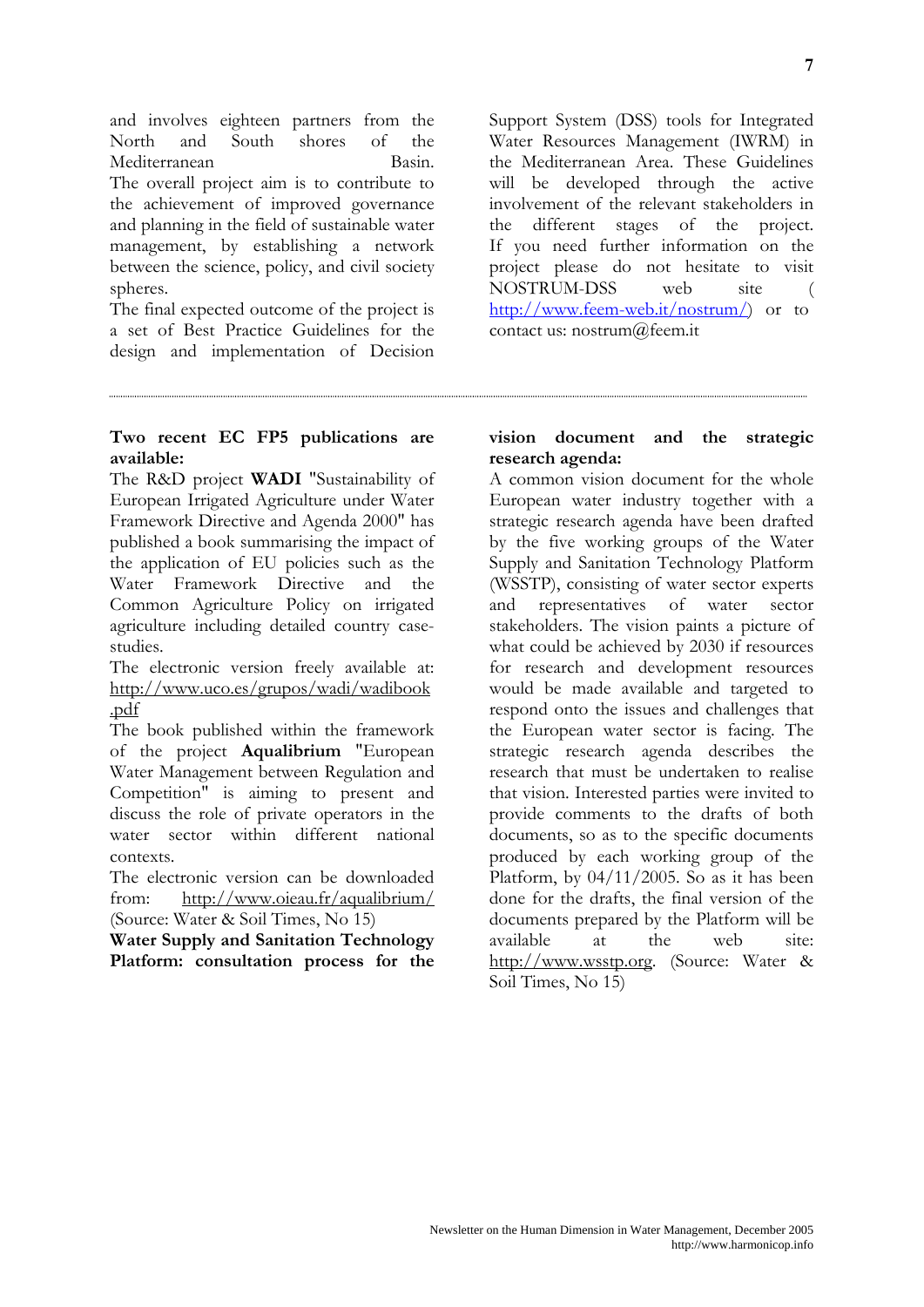# **List of Projects in the HDWM Cluster**

#### **HarmoniCA – Harmonizing Modelling Tools at Catchment Scale**

#### [http://www.harmoni-CA.info](http://www.harmoni-ca.info/)

The concerted action HarmoniCA will provide guidance on management concepts and ICT tools for river basin management and the implementation of the WFD. Of specific interest for the HDWM cluster is the work package on "Integrated Assessment and the Science Policy Interface" that deals specifically with the involvement of stakeholders in the development of river basin management plans and the representation of socio-economic aspects in river basin management models.



#### **HarmoniCOP – Harmonizing Collaborative Planning**

#### [http://www.harmoniCOP.info](http://www.harmonicop.info/)

The project HarmoniCOP explores stakeholder and public participation and the role of ICT tools in river basin management planning using a social learning perspective. HarmoniCOP aims at improving the conceptual base for stakeholder and public participation and provide practical guidance for the implementation of the European Water FrameworkDirective.

#### **GOUVERNe**

#### **GOUVERNe**

#### [http://www.c3ed.uvsq.fr/c3ed/Gouverne/PresGOa](http://www.c3ed.uvsq.fr/c3ed/Gouverne/PresGOan.html) [n.html](http://www.c3ed.uvsq.fr/c3ed/Gouverne/PresGOan.html)

The project responded to the requirement for integrated systems of information permitting coherent policy and resource management decisions covering water uses in Europe. The project developed and implemented in pilot studies a userbased and scientifically validated Decision Support System (DSS) for the improved management of underground water resources at the catchment and sub-catchment levels.



**SLIM - Social Learning for the Integrated** 

**EUROMARKET** <http://www.epfl.ch/mir/euromarket>

#### **Management and Sustainable Use of Water at Catchment Scale**

#### [http://slim.open.ac.uk](http://slim.open.ac.uk/)

This project develops strategic planning methodologies and social tools for the integrated management of water at catchment or river-basin scale and other "bundles" of natural resources. It emphasizes the importance of processes of social learning for integrated resource management.

#### **AQUALIBRIUM**

#### [www.aqualibrium.de](http://www.aqualibrium.de/)

This project investigates the implications of the increasing deregulation of national water markets, and the fact that more and more private companies are involved in the water market. It aims at giving an overview on the current debates and analyses the various models of involvement and co-operation between the public and the private sector in the EU member states.



#### <http://firma.cfpm.org/>

This project explored new approaches to improve water resource planning by developing and applying agent-based modelling to integrate physical, hydrological, social and economic aspects of water resource management. Specific emphasis was given to stakeholder participation and participatory model building and scenario development.



**INTERMEDIARIES - New intermediary services and the transformation of urban water supply and wastewater disposal systems in Europe** 

http://[www.irs-net.de/intermediaries](http://www.irs-net.de/intermediaries)

This project maps the development of intermediary services and organisations in the water and wastewater sectors, examines how they facilitate the application of new resource-saving technologies and social practices and assesses their impact on the environment, economic efficiency and network management.

The EUROMARKET project studies the likelihood, nature, and forms water liberalisation may take in Europe in the foreseeable future. This is done by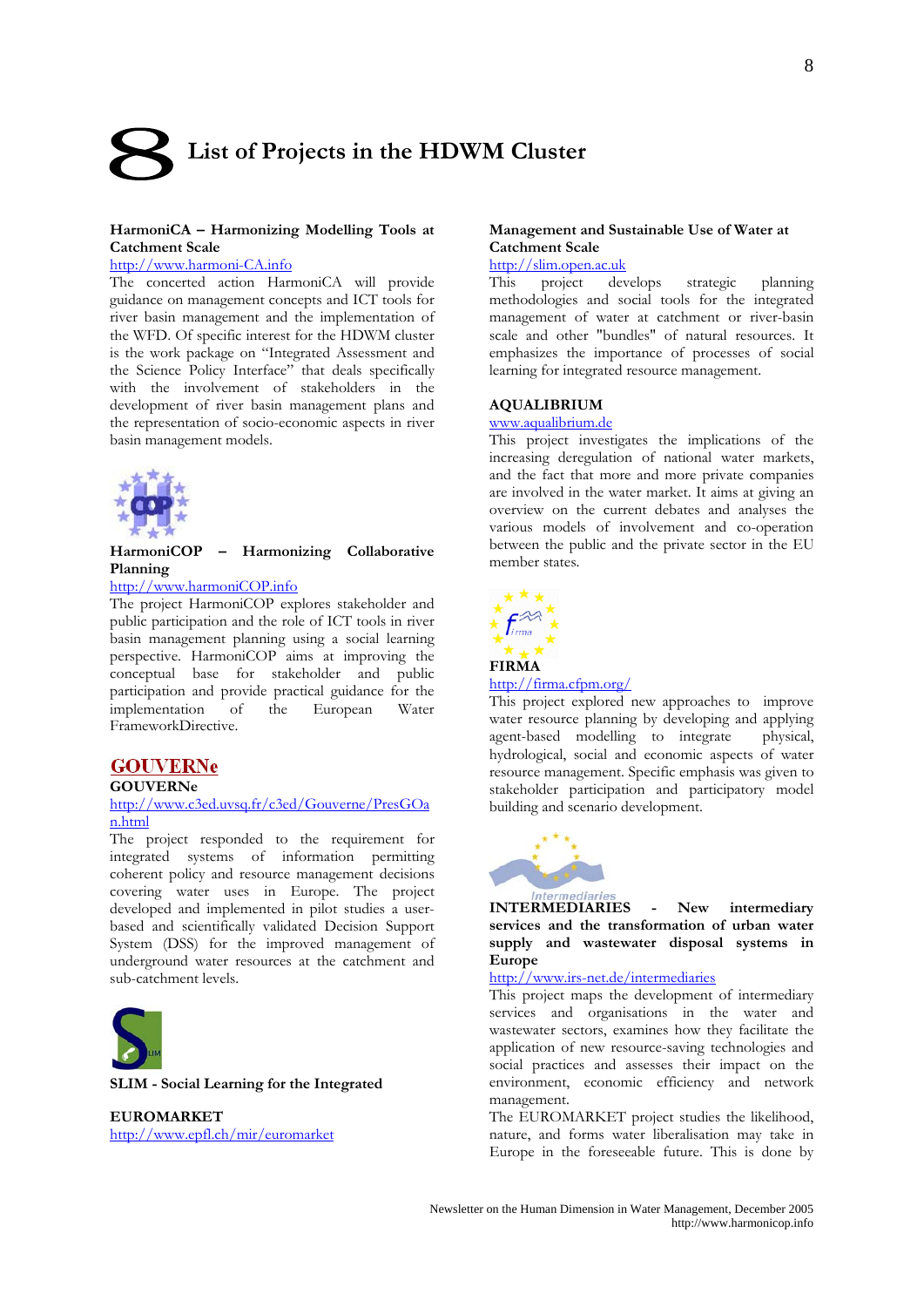analysing different liberalisation scenarios, depending upon the evolving water markets, the different enterprises' strategies, and the existing enterprises' strategies, and the legislation/regulation both at the national and at the European levels.



#### **MULINO**

<http://www.feem.it/web/loc/mulino/index.html>

The MULINO project is developing a Decision Support System for the integrated management of water resources. The system includes a decision software based on multi criteria analysis procedures. This software is being developed in collaboration with representatives from water authorities in Italy, Romania, the UK, Belgium and Portugal, and through these relationships is exploring ways to include stakeholders' preferences in the assessment of a decision problem.



**EUWARENESS** - **European Water Regimes and the Notion of a Sustainable Status**  <http://www.euwareness.nl/>

focuses on the dynamic relationships between conflicting uses of water resources, the regimes under which these uses are managed, and conditions

generating regime transitions towards sustainability. Water basin regimes have been studied in six European countries (Netherlands, Belgium, France, Spain, Italy, Switzerland).

More information: Project coordinator: Stefan Kuks Address: University of Twente, P.O. Box 217, 7500 AE Enschede, The Netherlands Email: s.m.m.kuks@cstm.utwente.nl Internet: www.euwareness.nl

#### **ADVISOR**

#### <http://ecoman.dcea.fct.unl.pt/projects/advisor>

ADVISOR aims at the delivery of a set of guidelines to river basin authorities and related EU agencies for the execution of integrated evaluation of projects. The theoretical platform thereby established will support the development of new integrated evaluation methodologies and tools, which will incorporate the state of the art of the latest scientific thinking and assessment tools together with modern participatory, multi-stakeholder decision making processes.



**PRINWASS - Barriers and Conditions for the Involvement of Private Capital and Enterprise in Water Supply and Sanitation in Latin America and Africa: Seeking Economic, Social, and Environmental Sustainability** 

[http://www.geog.ox.ac.uk/~prinwass/](http://www.geog.ox.ac.uk/%7Eprinwass/)

The project develops an indicative framework of strategy and processes, expressed by relevant guidelines, for sustainable water supply and sanitation services in developing countries, taking into account the roles of the state (national, regional, and local government levels), civil society (users associations, citizen movements, etc.), market forces (privatized water utilities), and their interrelations (e.g. publicprivate partnerships, other forms of private sector involvement in WSS, etc.)

#### **MERIT - Management of the Environment and Resources using Integrated Techniques**  <http://merit-eu.net/>

The aim of MERIT is to develop a water resource management methodology to help engage the stakeholder in the decision making process. Bayesian networks are being used as tool to help the decision maker by using input from stakeholders to design and construct the networks. A range of participatory techniques are being developed to facilitate the engagement process.



**AQUADAPT - Strategic Tools to Support Adaptive, Integrated Water Resource Management under Changing Utilisation Conditions at Catchment Level: A Coevolutionary Approach** 

### <http://www.aquadapt.net/>

The overall aim of the Aquadapt project is to generate knowledge which supports the strategic planning and management of water resources in semiarid environments at catchment level under changing supply/demand patterns.

#### **TiGrESS - Time-Geographical Approaches to Emergence and Sustainable Societies**

<http://www.riks.nl/projects/TiGrESS>

The aim of the TiGrESS project is to improve the<br>methodology for understanding humanmethodology for understanding humanenvironmental interactions on the basis of three regional case studies.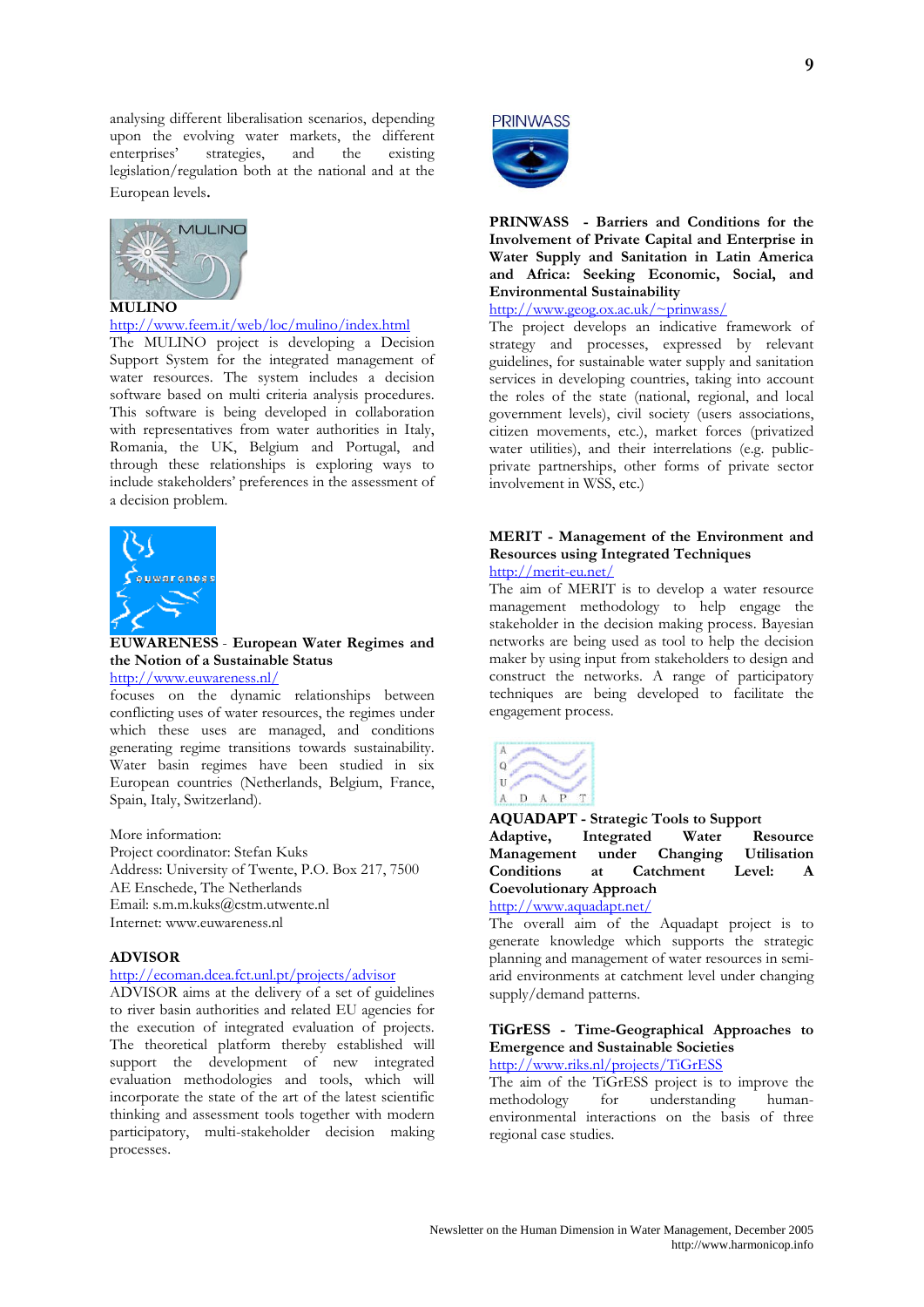

#### **MANTRA East - The Integrated Strategies for the Management of Transboundary Waters on the Eastern European Fringe - the pilot study of Lake Peipsi and its drainage basin**  [http://www.mantraeast.org](http://www.mantraeast.org/)

The aim of the MANTRA East Project is to analyze and develop strategic planning methodologies and scientific tools for integrated water management in transboundary water basins following the requirements of the EU Water Framework Directive. The project's special geographical focus is on transboundary water basins located on the existing and future borders of the European Union.



#### **River Dialogue - Empowerment and Awareness Building in River Basin Management Through Focus Groups and Citizens Juries**  [http://www.riverdialogue.org](http://www.riverdialogue.org/)

River Dialogue is aimed at identifying the best approaches to increase public participation in implementation of the EU Water Framework Directive, including preparation and implementation of river basin management plans. The project will practically test two specific participatory methods of citizens' involvement – focus groups and citizens' juries.

#### **WASAMED – Water Saving in Mediterranean Agriculture**

#### <http://wasamed.iamb.it/>

WASAMED is to establish a platform for effective Mediterranean communication and debate on water saving in agriculture, contributing to improved management of limited water resources and sustainable development in the Mediterranean Region.